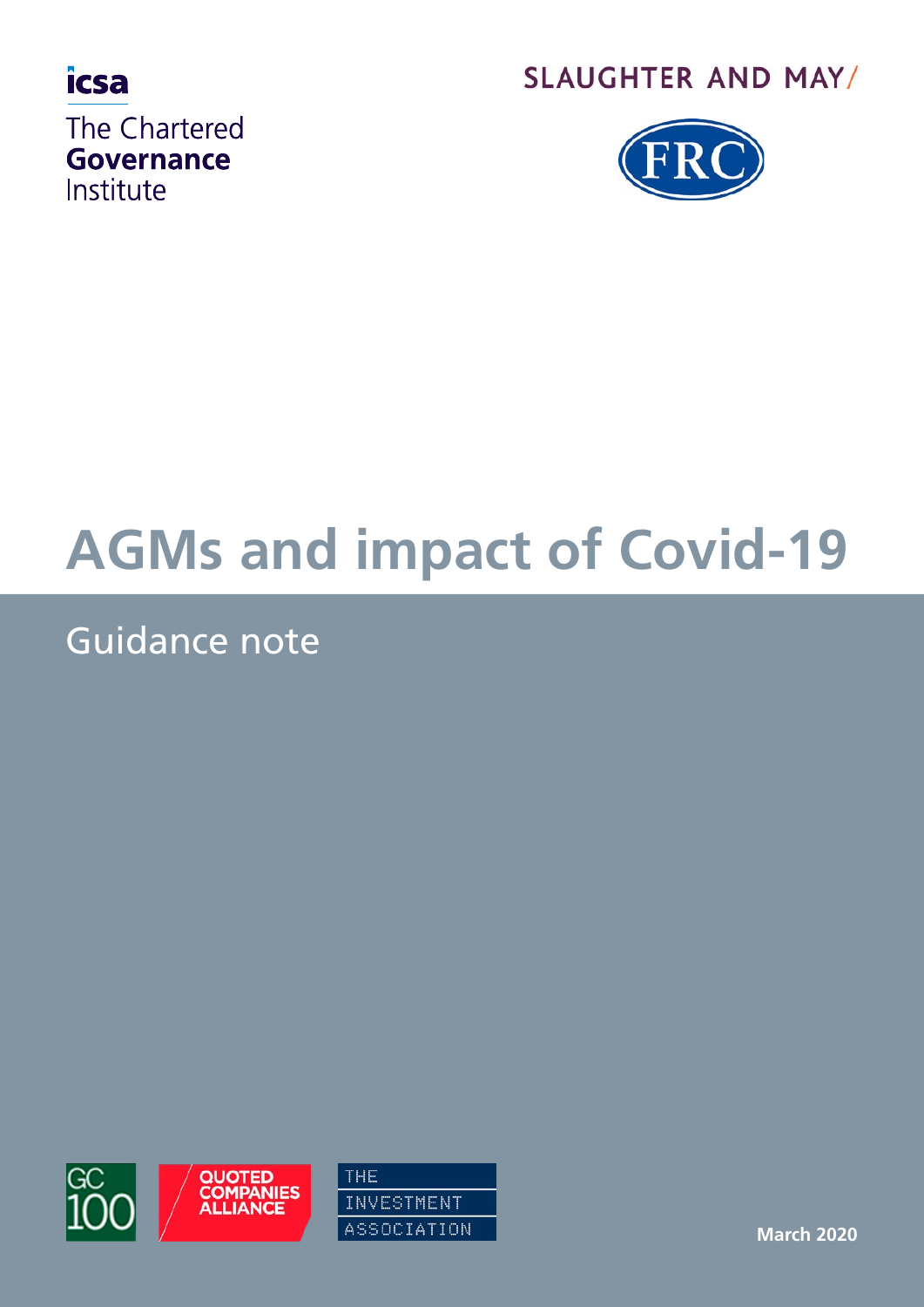This guidance has been produced jointly by Slaughter and May and The Chartered Governance Institute, with the support of a number of other organisations (see page 7) and speaks as of the close of business on 16 March 2020.

Companies planning their AGM should be considering contingency plans in light of the spread of Covid-19. Checking relevant provisions of the articles of association and coordinating with registrars and venue providers is key, as is ensuring shareholders are kept regularly updated and are given the maximum opportunity to have their say.

This guidance offers suggestions reflecting UK company law and associated regulation. Companies will need to consider their own individual circumstances, including their articles of association and any other relevant matters.

#### **What are the options?**

- **• Adapt the basis on which you hold the AGM.**
- **• Delay convening the AGM,** if notice has not yet been issued.
- **• Postpone the AGM,** if permitted under the articles of association (Articles).
- **• Adjourn the AGM.**
- **• Conduct a hybrid AGM,** if permitted under the Articles.

Given that the situation continues to evolve, companies may ultimately have to use more than one of these options.

#### **Adapt the basis on which you hold the AGM**

If holding the AGM, companies should consider the following measures.

• **Confirm position with venue provider.** Ensure that the venue is still prepared to host the AGM and consider booking a fall-back venue. If moving to another venue or if the situation otherwise changes, it may become necessary to postpone or adjourn the meeting (see below for these eventualities).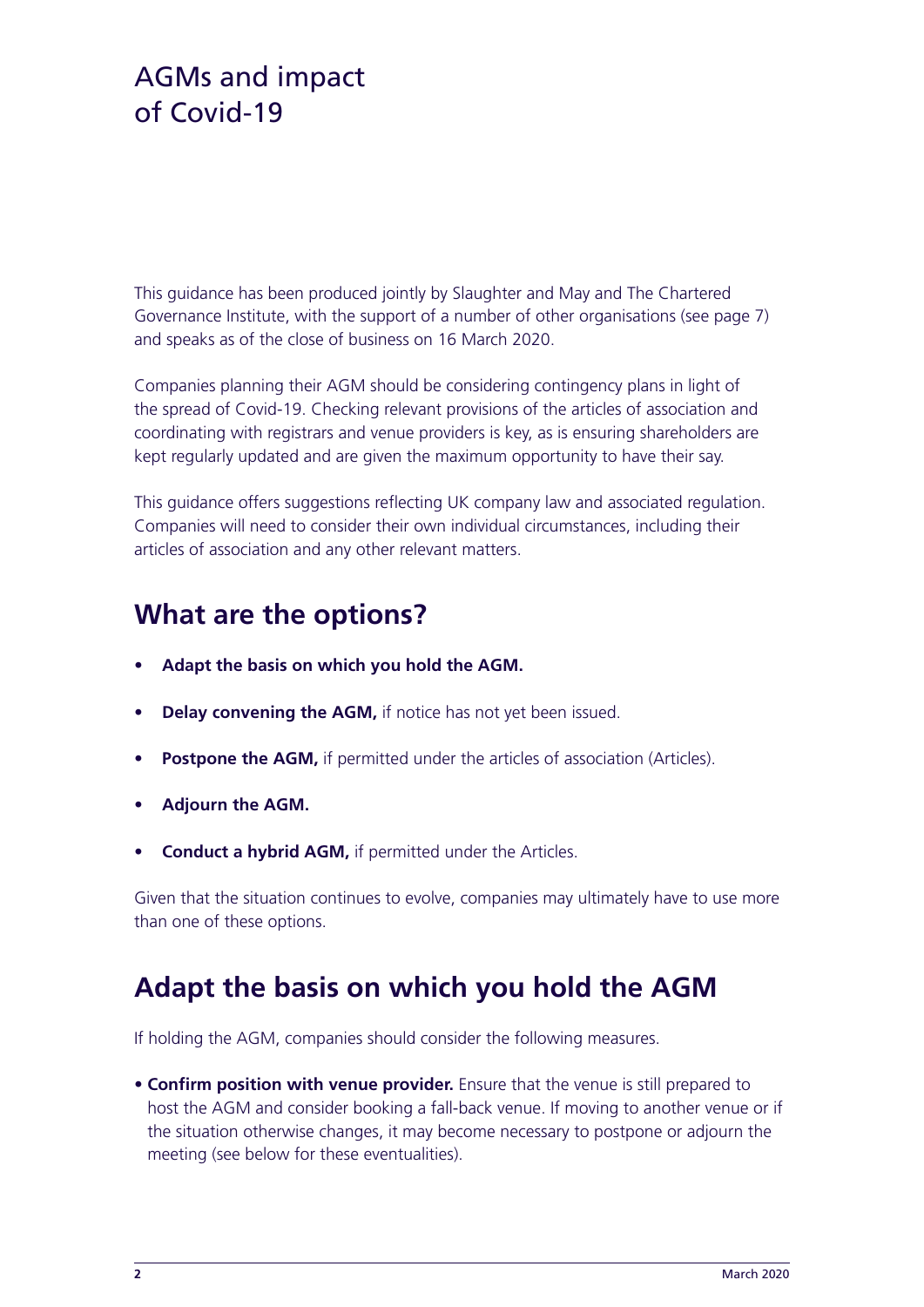- **Arrange supplemental venues in addition to the main venue.** The Articles may permit the use of supplemental nearby venues linked by satellite or some other means. There is also authority enabling this where the Articles are silent. Consider this as a way of restricting numbers in any one particular location, to take account of emerging limits on the size of meetings. If notice has already been issued without referring to supplemental venues, use appropriate announcements and website updates to inform shareholders.
- **Establish a dedicated area on company website.** This area would include the details of arrangements for the meeting and can be updated to reflect changes in the situation, including as regards attending the AGM. Where appropriate, updates can also be given by announcement.
- **Encourage proxy voting.** Include specific provisions in the notice of meeting encouraging shareholders to vote by proxy. Facilitate on-line voting to pre-empt any disruption to postal services. Supplement this with appropriate announcements and website updates.
- **Establish an online shareholder Q&A for the AGM.** Shareholders can post questions related to the business of the AGM. To the extent practicable, this should be kept up to date with answers up to the deadline for proxy voting. Questions can also be answered at the AGM, in particular if the AGM is being live streamed.
- **Consider announcing a shareholder event to be held later in the year.** Although this will not be the AGM, companies may wish to offer shareholders, particularly retail investors, the opportunity to engage with directors later in the year.
- **Ensure the AGM will be quorate.** Generally, this is likely to require a small number of attendees (2-5) and relevant provisions will be in the Articles.
- **Restrict the number of non-shareholder attendees.**
- **Pre-register attendees.** If not already part of the AGM process, establish preregistration to attend the AGM, so as to assess the number of attendees.
- **Live stream the AGM.** Where technologically possible, a live stream of the event and/ or a phone link could be set up. These options will not constitute formal attendance at the meeting.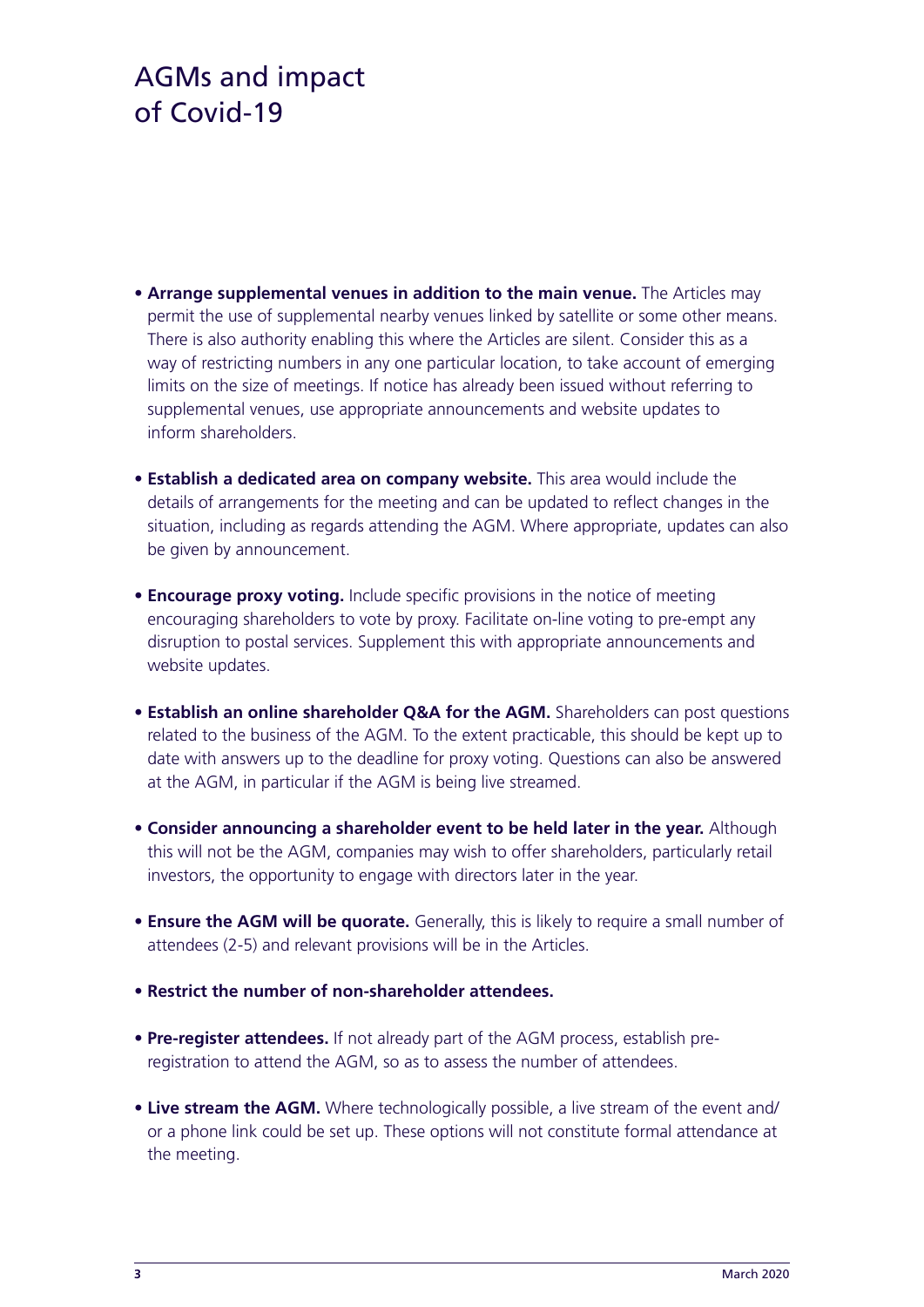- **Introduce appropriate safety measures.** The Articles will likely contain provisions permitting directors to introduce arrangements before and during an AGM to ensure the safety of attendees. Companies could rely on these provisions to take appropriate safety measures, including restricting the number of attendees and requiring temperature checks and self-certifications. Details of the proposed arrangements can be included on the website and an appropriate announcement can also be made.
- **Dispense with the provision of refreshments and any other complimentary offerings** before and after the meeting. Announcing this in advance is likely to reduce the number of attendees.
- **Attendance of directors.** It is good practice for as many of the directors as possible to attend the AGM, but this is not a legal requirement and it therefore does not invalidate the meeting if some (or all) are unable to do so. If directors do not attend in person, they could be available for questioning via video link.

#### **Delay convening the AGM**

A company which has not issued its notice can delay its despatch and potentially change the location of the AGM. The latest date to hold an AGM is six months after the financial year end and so companies with a 31 December year end will have relatively little leeway. Institutions are unlikely in the circumstances to object to the AGM being convened on less than 20 working days' notice and so generally, companies can convene the AGM on 21 clear days' notice absent any longer period in the Articles.

If adopting this approach, companies should consider the following measures.

- **Update the market.** If the time and date of the AGM have been publicised, an update announcement should be made.
- **Annual authorities.** Check the dates on which standing authorities approved at the previous AGM expire. Generally, authorities will be expressed to expire at the earlier of the date of the following AGM and 15 months after the AGM at which they are granted.
- **Remuneration policy.** Companies required to approve a new remuneration policy at their 2020 AGM have until the end of their current financial year to approve the new policy.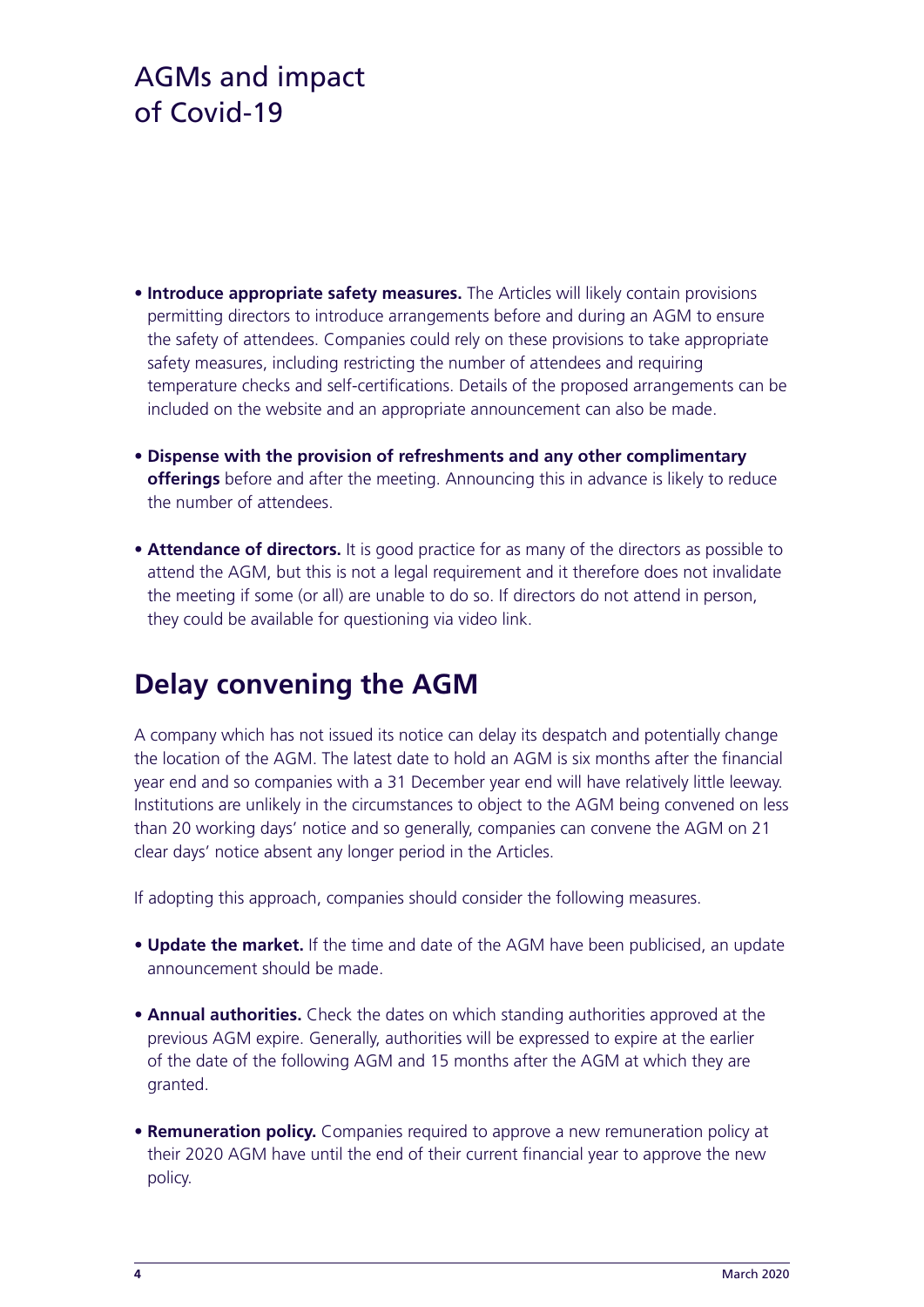- **Dividend payments.** Delaying the AGM may mean that the company's final dividend is not paid on the expected date. If the timing is considered important, the payment of an interim dividend in lieu could be considered.
- **Implications for Listing Rule and DTR disclosures.** If listing rule and DTR statements have been included in the report and accounts, these will need updating if the notice of meeting is issued more than one month after the report and accounts.
- **Consider contract with venue provider.** It may be possible to avoid paying the costs for a booked venue if force majeure can be claimed.

# **Postponing the AGM**

If a company has issued an AGM notice, it can postpone its AGM if its Articles permit it to do so. Companies with the ability to postpone their AGM can opt for the flexibility of issuing their AGM notice as originally planned and relying on the ability to postpone the AGM based on the situation at the relevant time.

The Articles will govern the process to follow when postponing the AGM. Assuming the Articles do not provide otherwise, there is no statutory minimum notice period for rearranged meetings. As a matter of good practice, the company should try to provide 21 clear days' notice but it may be reasonable in the circumstances to have a shorter notice period. The postponed meeting must be held within six months of the company's financial year end and so companies with a 31 December year end will have relatively little leeway.

Similar considerations to those under **'Delay convening the AGM'** apply to companies which decide to postpone their AGM.

# **Adjourning the AGM**

A company should only consider adjournment if it has issued its AGM notice and does not have postponement provisions in its Articles. Generally, a quorate meeting is required to be held in order to enable an adjournment. However, the Articles will often permit greater flexibility, allowing, for example, for adjournment for lack of quorum. The adjourned meeting must be held within six months of the company's financial year end and so companies with a 31 December year end will have relatively little leeway.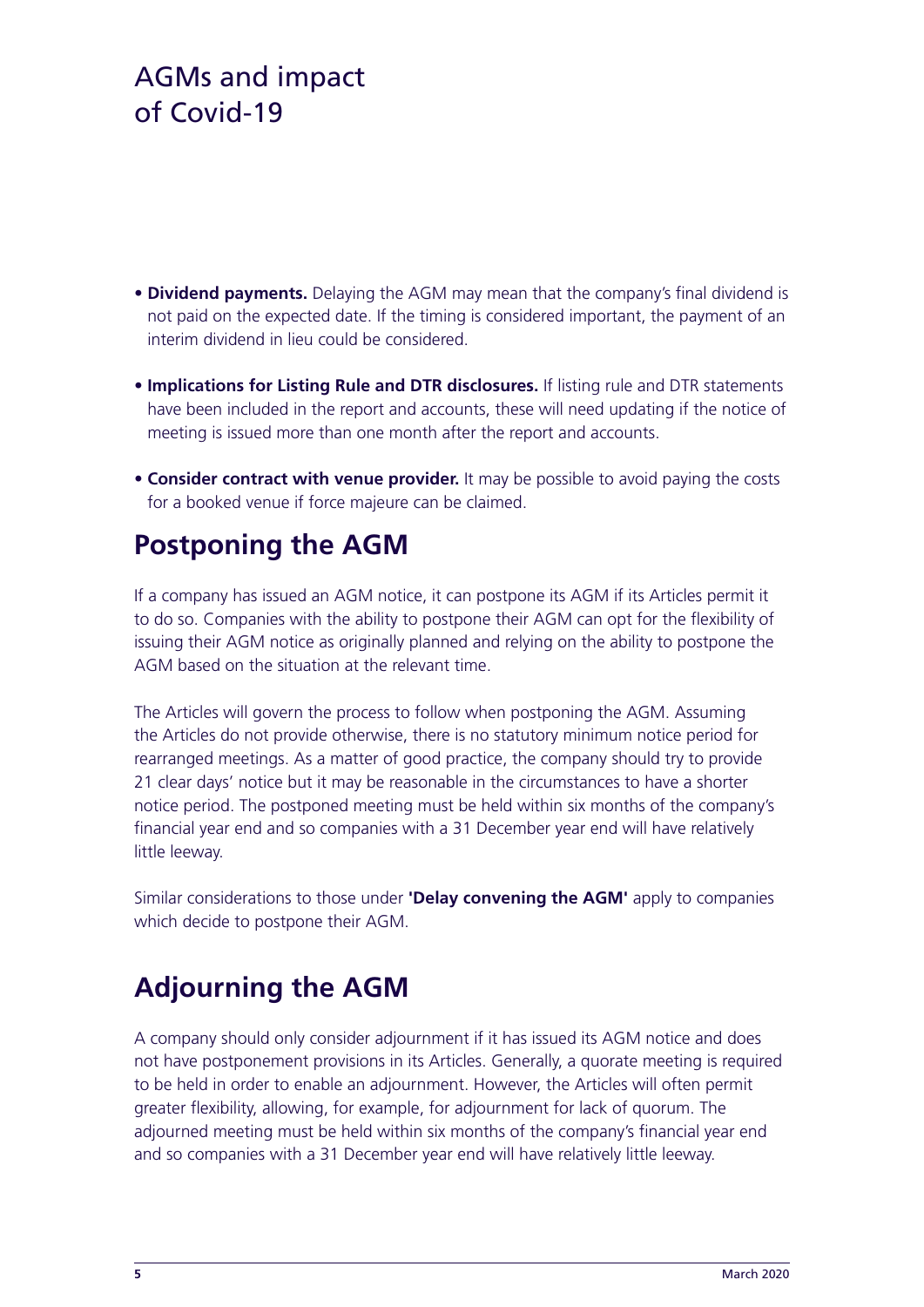If it is known in advance of the meeting that it will be opened with the intention of adjourning it, an announcement to this effect should be released and the company's website should also be updated.

If it is not possible to hold the meeting at the relevant venue because of closure, companies should make an announcement of the adjournment and also arrange for representatives to be present outside the venue at the time of the meeting to inform shareholders of the adjournment. Although there is no authority for this course of action, it was followed for meetings convened at the site of the 1992 bomb attack in the City.

Similar considerations to those under **'Delay convening the AGM'** apply to companies which decide to adjourn their AGM.

#### **Conducting a hybrid AGM**

Virtual-only meetings are not viable given they may not constitute valid meetings. However, if the Articles allow this, companies can conduct a hybrid AGM (a combination of a physical and electronic meeting).

If a company has already issued its AGM notice for a physical-only meeting but its articles allow a hybrid AGM, it can change to a hybrid AGM. An announcement should be made to reflect this decision and the website should be updated.

Companies conducting a hybrid AGM should make shareholders aware that they can participate fully in the AGM electronically. Holding a hybrid meeting in itself will not preclude the ability of shareholders to attend in person and therefore the measures under **'Adapt the basis on which you hold the AGM'** should also be considered.

#### **Current legislative position**

It is understood that the Government will consider legislative options to help systems and services work more effectively in tackling the outbreak. The Government is encouraging individuals to reduce non-essential contact and advising against the holding of mass gatherings. However, the precise details of these measures (for instance, the size limit on AGMs) are not yet clear. Companies should alter their plans as necessary as new Government advice and/or emergency legislation are announced.